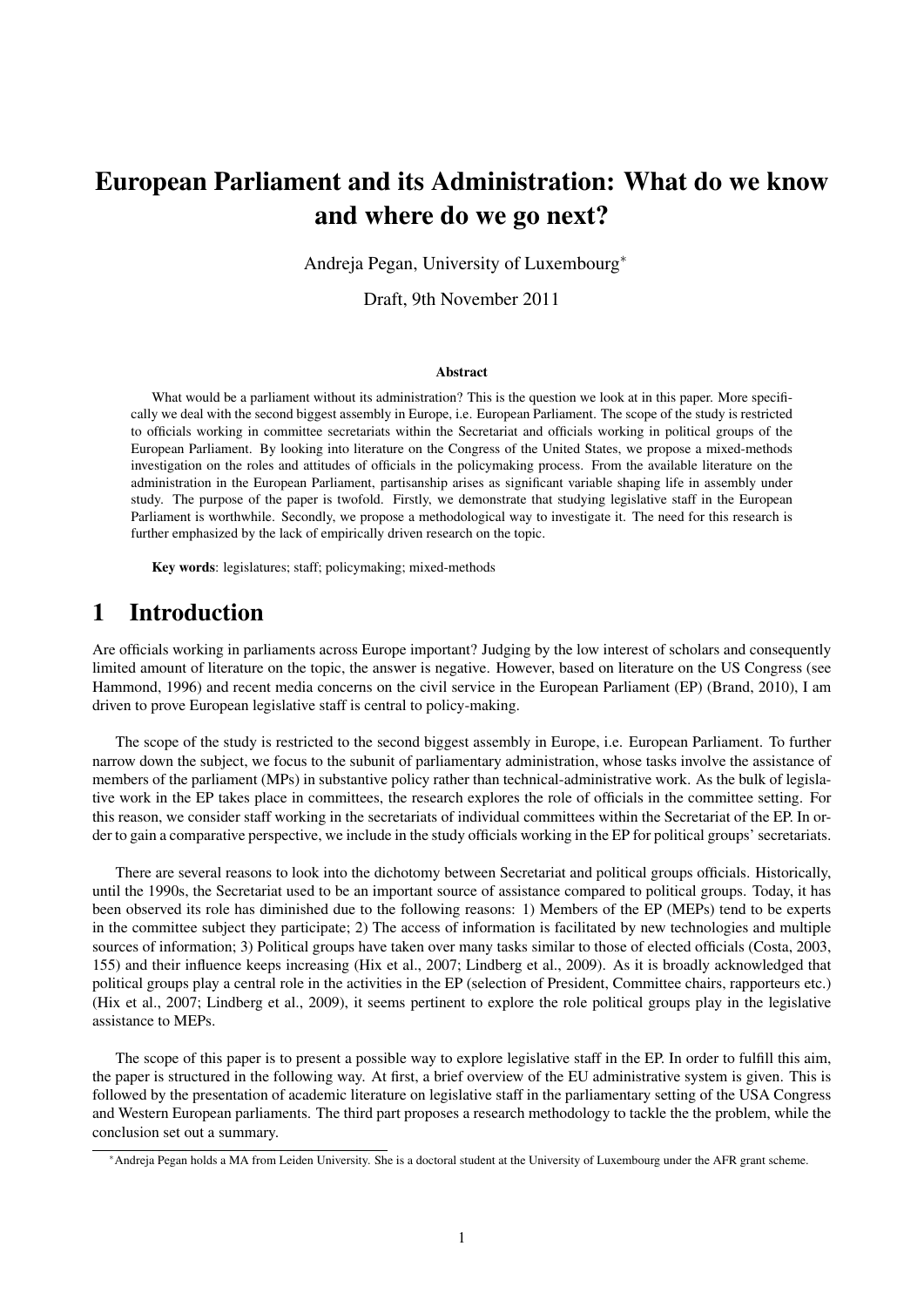# 2 The administrative system of the European Parliament

The administrative system of the EU resembles to the ones in states, as it has organized itself by developing an administration in the form of a European Civil Service. As in any other state system in Europe, public administration is a legally well-defined subject in EU institutions. Law governing public administrations are a safeguard against clientelism and corruption (Peters and Pierre, 2007, 5). Moreover, in Western Europe the development of a vast legal framework over public administrations signifies professionalization (Rouban, 2007, 203).

The conditions of employment are not regulated per institution, but for the EU civil service as a whole.<sup>1</sup> Therefore, officials working for the EP are covered by the same statute as those in the Commission and Council. This differs form the practices in the UK and France, where the House of Commons and National Assembly have a different statute from government officials in line with the theory of the separation of powers (European Parliament, 2000). The conditions of employment for officials in the EP differ alongside their permanent or temporary status.

According to the permanent/temporary division there are three types of administrative actors in the EP: permanent officials, who work for the Secretariat, temporary officials who work as assistants in the personal offices of MEPs and temporary officials who work in the secretariats of political groups. They have at least three things in common: 1) Together they assist MEPs and other political figures in the EP; 2) They form the internal source of information within the EP compared to external sources such as the Commission, national or local government, NGOs and interest groups (Neunreither, 2003, 53); 3) They are financed from the budget of the EP. Besides the difference in the contract type seen above, their tasks and recruitment also differ.

While officials from the Secretariat are recruited through competitions, the recruitment of assistants and political groups officials is left to the discretion of individual MEPs and political groups, which is unique for the EP compared to the Commission and Council. The employment practices for political groups officials and assistants differ alongside parties and MEPs. Political ties and loyalty count (Michon, 2005). However, they are no the sole qualification for recruitment, as professional and technical competences are also taken into account. Moreover, some parties have recently started to organize competitions for the recruitment of staff (Neunreither, 2003). The staffing policy is a fundamental difference between the USA and EU system. While each congressional committee has its own hiring policy, recruitment of committee staff in parliaments across Europe and EP is centralized and not in the discretion of committee members (European Parliament, 2000, 225). Committee staff in the US Congress can have very strong partisan preferences (Fox and Hammond, 1977 in Hammond, 1984; Cochrane, 1964, 340), as recruitment is left to committee chairmen. In Europe the requirement of nonpartisanship and independence is of outmost importance. Although the possibility to integrate partisan staff in EP committee staff isn't so obvious, it can occur with staff mobility between political groups and Secretariat services.

The great part of the Secretariat work enables a smooth functioning of the EP by taking care of translation and technical-organizational matters. Legislative assistance is left to the officials working in the committee's secretariats. Together with assistants they are involved in the assistance of the rapporteur: drafting reports, amendments, briefings. Officials from political groups do not have a direct role in supporting rapporteurs (Neunreither, 2003). However, they coordinate the work of MEPs in the different committees. They also draft amendments for their respective parties.

# 3 State of the art in academic research on studying legislative staff

In the following findings on legislative staff from the USA Congress and Western European parliaments are documented. As a result of minimal research of parliamentary staff in Europe, the American literature is a valuable source for hypothesis building. Research on the EP administration is presented and shows: 1) The lack of empirically based research; and 2) The need to research partisanship among officials. The shortcoming of both American and European research on legislative staff, is the theoretical vacuum: most datasets are not linked to theory. The underlying idea of this study is that bureaucratic (organizational) structure has an impact on policymaking (see Egeberg, 2007). Bureaucracies behaviors and attitudes are explored in order to discover the consequences bureaucracies have on policymaking.

### 3.1 USA Congress

The study of legislative staff in the parliament is mainly in the domain of American scholars and focuses on the Congress (Senate and House of Representatives). As one authors writes: "[research on] staff assistance for both Senators and Representatives appears with a frequency that stamps it as one of the most important of Congressional concerns" (Butler, 1966, 3). First studies were published in the 1940s and were mainly descriptive (Hammond, 1984). From the 1970s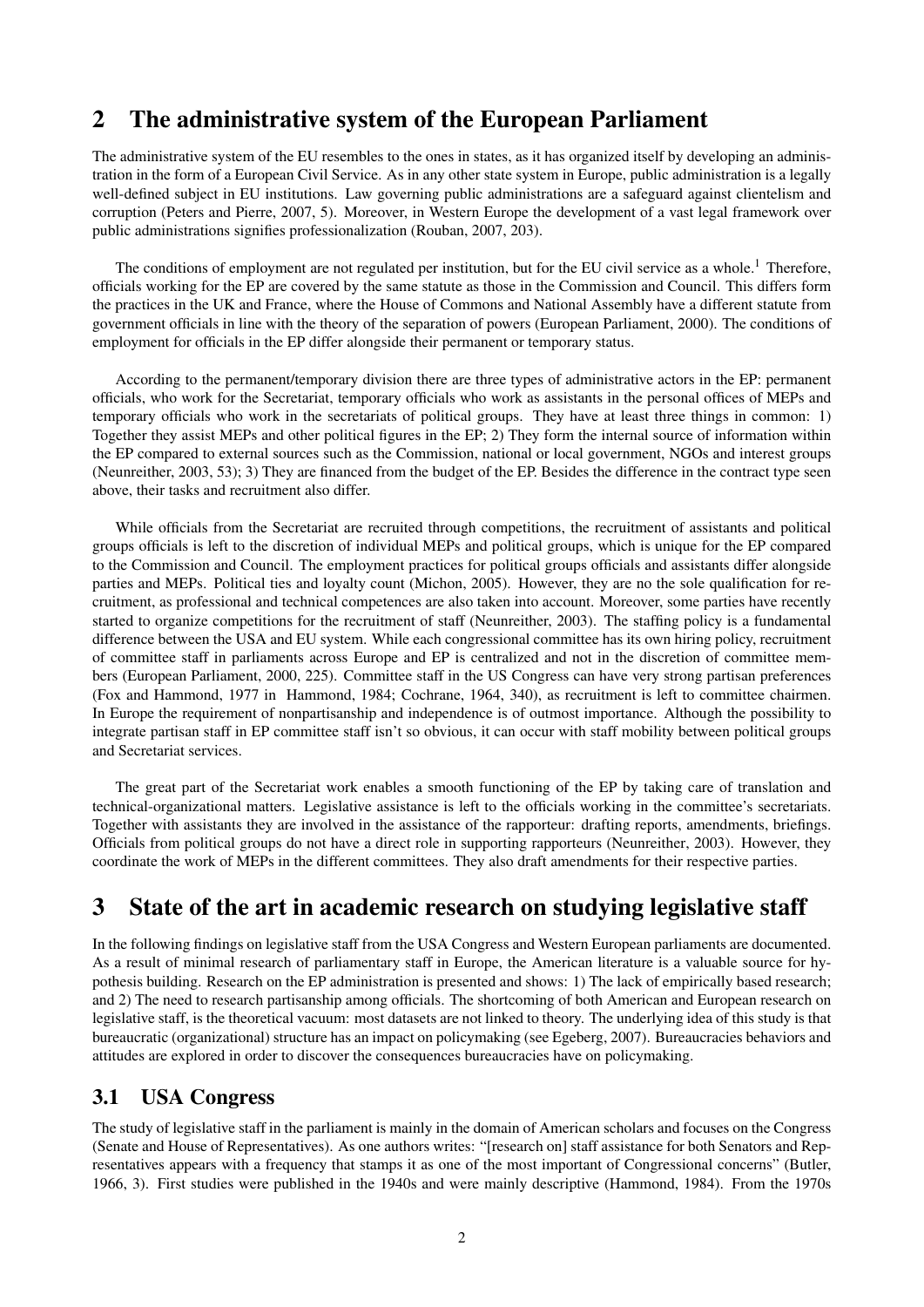onwards research became more quantitative orientated. The first comparative studies were then published and dealt with Senate-House and different policy committees. Parliamentary staff was acknowledged as part of the political system and a variable affecting the legislative process. From the mid-1980s onwards scholars have addressed the question on how legislative staff influences and impacts the legislative process. As seen in the following, it is the latest literature that has the most value for the present study.

From today's view point and based on literature on the USA Congress we can assert that parliamentary staffs are important participants in the policy process. Their influence capabilities originate from the work they do: gather information on which policy is based, plan and execute public hearings and draft legislation and committee reports (Patterson, 1970, 26). However, their importance varies depending on different variables and no general statement covering committees can be made. Scholars have explored how several variables impact the role of officials. These variables are here grouped in 4 categories:

- Individual attributes relate to the individual characteristics of officials. Price (1971) has identified professional and policy-entrepreneurial staff orientations. Policy entrepreneurs are activists and partisan, who continuously seek policy opportunities, bring new initiatives and push proposals towards their desired outcome. They freely express their policy preferences. Professionals are non-partisan experts, who rather than act *react* to the needs of committee members by analyzing and objectively presenting policies. Based on Price's division DeGregorio (1994) hypothesized how staff orientations influence members' willingness to include them or exclude them from the policy process. She discovers that when staff is motivated by loyalty, members are more willing to involve them in the policy process than when they are motivated by personal considerations (see also Patterson, 1970, 29; Butler, 1966, 12). However, the importance of partisan and non-partisan staff varies depending on the subject of a committee (Butler, 1966, 12). While some committees comprise partisan officials, others don't (Malbin 1980 in Hammond, 1984). Besides non-partisanship, specialization, experience and anonymity (to not take a public stance or being associated with a specific policy) also positively influence the involvement of staff in the policy process (DeGregorio, 1994; Patterson, 1970, 29-31).
- Individual attributes of committee members: The extent to which officials will be involved in the policy process doesn't solely depend on staff's attributes, but also on the ones of committee members. Malbin (1980 in DeGregorio, 1994) has for example theorized how political ideology of legislators affects their dependence on staff.<sup>2</sup> Patterson (1970, 25) and DeGregorio (1994)conclude there is no significant difference on how frequently Democrats and Republicans involve committee staff in the policy process. A variable to take into consideration is the knowledge of a committee members on the subject: the general influence capability of committee staff increases if politicians are not experts on the topic (Patterson, 1970, 28).
- Relationship between staff and legislators: Parliamentary staff cannot affect legislation directly, as they don't have the right to vote (Light, 1992 and Binsnow, 1990 in DeGregorio, 1994; Patterson, 1970, 32). Legislative staff can affect policy to the extent legislators empower them (DeGregorio, 1994, 2). To understand the behavior of legislative staff, scholars have thus looked into the relations between staff and their political superiors, such as the longevity of their partnership. However, no significant pattern has been discovered.
- Context: The context variables don't depend on officials or committee members, but rather on the characteristics of a bill or the subject/organization of a committee. For example, it is hypothyzed that with the complexity of a bill, the involvement of staff increases or that with the saliency of the issues (i.e. how attractive is a bill to the public) the involvement of staff diminishes. While when dealing with technical issues legislators are more willing to consult staff, there is no relationship between the saliency of issues and staff participation (DeGregorio, 1994). Patterson (1970a in Hammond, 1984) and Brady (1981 in Hammond, 1984) hypothesize that staff capability is constrained by the institutional environment: the less partisan a committee, the greater will be the support for staff performance. Cochrane (1964, 340) writes that committees which tend to have more partisan staff are those dealing with subjects characterized by party political lines. When it comes to organizational characteristics, it is asserted that the number of staff per committee does not necessarily improve efficiency (Patterson, 1970, 35). Committee staff can be isolated from other committees, due to the institutionalization of committee, where each committee has its own characteristics which create prestige and jalousies between services. Isolation is also favored by the high degree of specialization.

### 3.2 Parliaments in Western Europe

Although the research of legislative assistance is mainly in the domain of American academics, there has been some research on parliamentary administrations in Western Europe too. The nature of these studies is descriptive (Campbell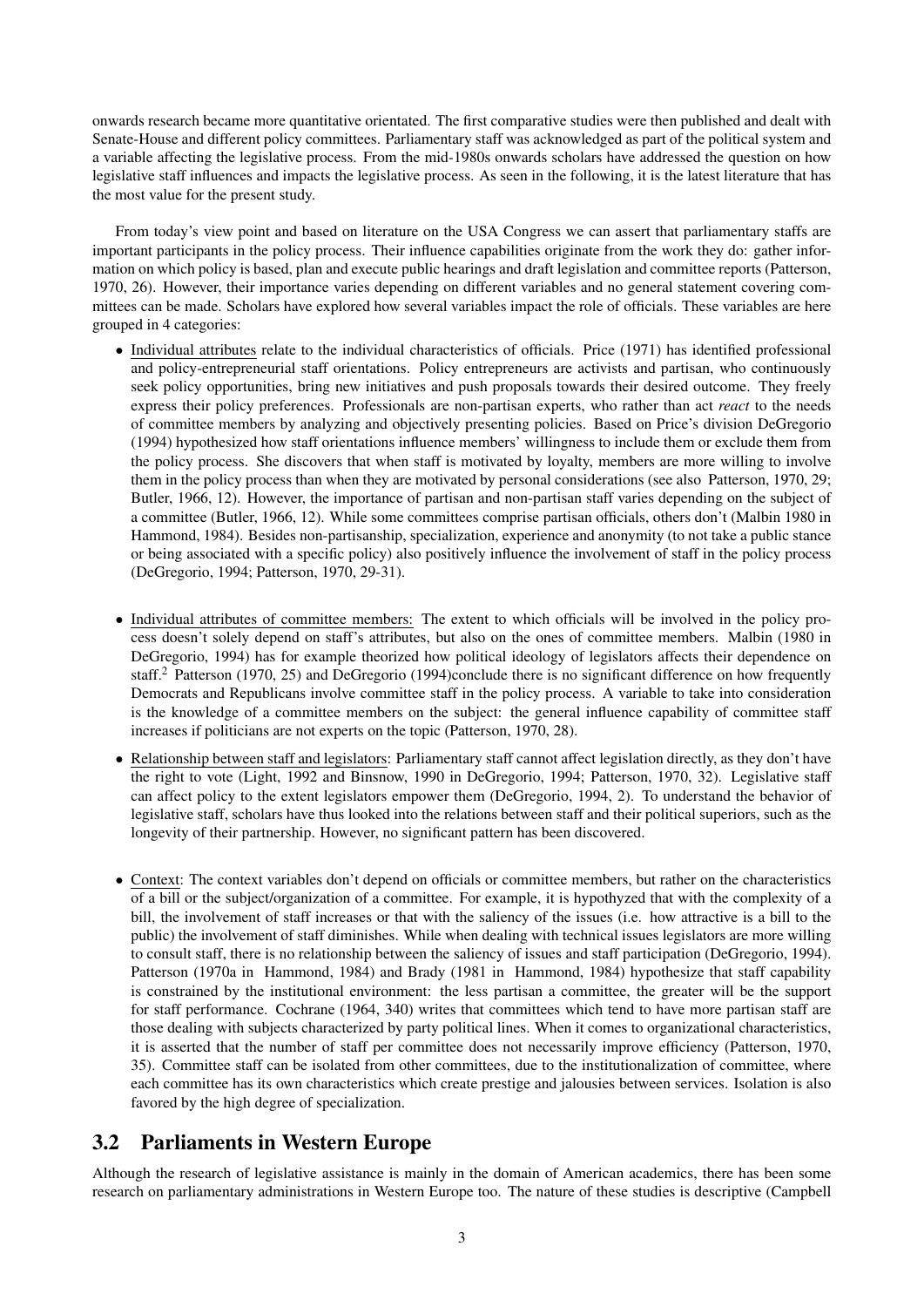and Laporte, 1981; Ryle, 1981; Blischke, 1981; Hammond, 1984, 296).

The European system of parliamentary assistance are similar and different at the same time. The actors providing assistance to MPs can be divided into 3 categories: parliament staff, party staff and personal aids to MPs. The tasks they carry out and their legal statuses vary per countries. In France and the UK, parliamentary administrations have different statutes than government administrations.<sup>3</sup> As a result, independence and autonomy from governments are essential characteristics of the French and British system (Campbell and Laporte, 1981; Ryle, 1981; Perez, 2007). Parliaments need their own source of informations and expertise to remain independent from the government. In Germany, the civil service in the parliament is covered by the same legal framework as the federal bureaucracy. According to Schramm (1965 in Blischke, 1981, 525) this was done to stimulate mobility between the parliamentary and executive civil service.

Mobility is an issues rarely discussed in the US literature. However, alongside multinationality, compulsory mobility between services is a distinctive characteristics of the EU civil service. In the EP this is emphasized by the possibility of officials from political groups to become permanent officials of the EP. Demands for mobility between parliamentary services in European countries vary. In France internal mobility is the rule. In most countries (UK, Germany, Sweden, Finland, Belgium, The Netherlands, Portugal) mobility is not required (see European Parliament, 2000). Similarly to the EP, parliamentary administrators have the possibility to take leave and work for parties in Germany. The available data shows that in the UK, Germany and The Netherlands intra-service mobility is low. Whether mobility in the EP is high or low and what are the consequences is one of the aims of this study.

Another relevant research on parliaments has been done in Holland and explores the information sources of MPs (Schendelen, 1976, 238). The Dutch MPs have more trust in internal sources of information than external (pressures groups, media and public opinion). The type of influence will vary per party: larger parliamentary parties rely more on their own MP specialist, while middle size parties rely on a multitude of sources. In appears that MPs own knowledge, government information are more influential than parliamentary staff and party information.

### 3.3 European Parliament

The EU's administration is a broad research area, which has attracted different attention through time. First researches of administrative actors in the EU institution were published already in the 1960s, and dealt with the socialization of national civil servants working in the European Economic Community (Scheinman, 1966; Scheinman and Feld, 1972; Smith, 1973). Interest in EU administration became particularly evident from the 1990s onwards and is directed towards the Commission (Trondal, 2007, 971).<sup>4</sup> While the role of European Commission's civil service has been extensively studied, the Council<sup>5</sup> and especially the EP's civil service remain mostly unexplored.

The EP has attracted greater attention since it gained important legislative powers through the introduction of codecision by the Maastricht Treaty. There has been extensive publication on political parties, MEPs and committees.<sup>6</sup> However, EP bureaucracy has not been a subject of significant empirical based scrutiny.

The limited literature we have on the administrative actors in the EP is scattered throughout different topics. There are some contributions on the Secretariat, personal assistants to MEPs (Michon, 2005; Andreone, 2010) and stagiers (Michon, 2004), while political groups' officials and seconded officials are not studied at all (to the best of my knowledge). The literature on the Secretariat of the EP can be further divided into at least 3 topics: organization and reforms (Priestley, 2000; Kungla, 2007), autonomy from politics (Camenen, 1995; Costa, 2003; Perez, 2007), legislative assistance (Neunreither, 2003; Winzen, 2011; Dobbels and Neuhold, 2011). Most of this literature is prescriptive in nature and doesn't provide empirical evidence behind observations. It is only very recently, that scholars have started systematic empirical research on legislative assistance to MEPs (Winzen, 2011).

### 3.3.1 Partisan or political influence in legislative assistance

The literature sets out some common, but also differing observations. For example most of researchers stress the obvious politicization of officials from Secretariat (Camenen, 1995; Costa, 2003; Perez, 2007), while some say it forms an independent non partisan service (Neunreither, 2003). According to Staff Regulations officials have to be neutral (Article 11). However, there are several practices that can undermine official's neutrality. For example, officials in the EP have the possibility of mobility between the Secretariat and political groups that goes both ways. Secretariat officials can be detached from their service to work in political groups secretariats, with the possibility to reenter the service. Political groups' officials have the possibility to stand internal competitions, as opposed to the much more competitive external competitions, through which they can become permanent officials in the EP. The mobility witnessed in the EP in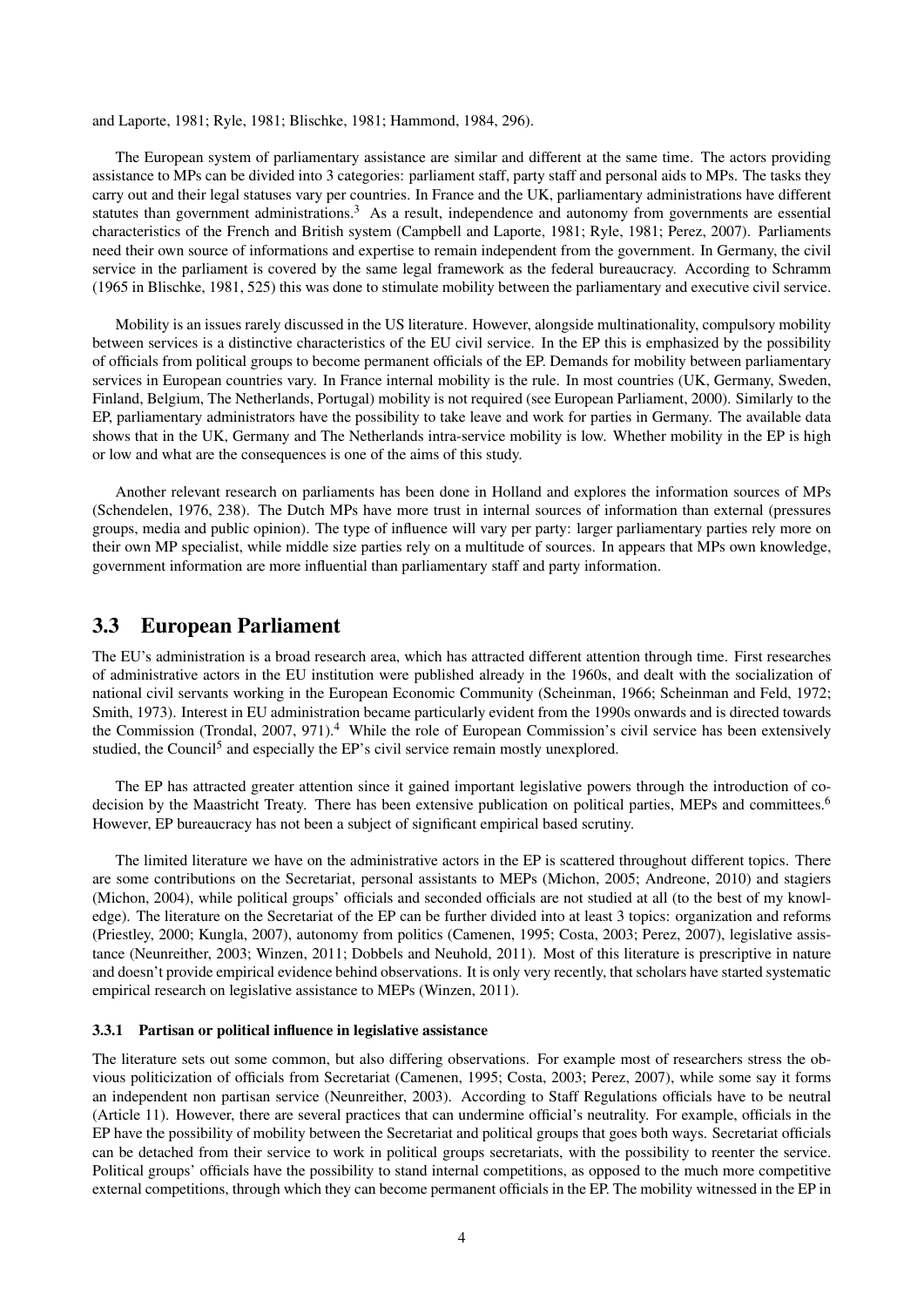uncommon for national parliaments (see European Parliament, 2000). For example, in France and Belgium secondment from parliamentary administration to political groups is not possible.

Taking as an another example the post of EP's Secretary General, we see that most of them have had a political profile before taking up the position: Hans Nord (Secretary General from 1961-1979) was a member of the Dutch liberals, Hans Joachim Opitz (1979-1986) was the first Secretary General of the European People's Party (EPP), Enrico Vinci (1986-1997) started his career in the Italian liberal party; Julian Priestly (1997-2007) is a member of the British labour party and prior to his appointment the Secretary General of European Socialists; Harald Romer (2007-2009) was the Secretary General of the EPP as well as the present Secretary General Klaus Welle. Whether the political background of the Secretary General plays any role in how officials carry out their duties has not been studied. It is also true that Vinci, Priestly and Romer started their career in the EP Secretariat as administrators selected by competition. Some believe that this confirms the observation on how officials need to politicize in order to access the highest posts in the Secretariat (Costa, 2003, 156). Others are of the opinion, that the Secretariat managed to develop in a non-partisan service. For example, Neunreither points out how most of director generals in the Secretariat have started their career within the service.

These examples show how the political component of the EP is present in the administration of the assembly. What are the effects of politics in the administrative activities such as legislative assistance is empirically unexplored. There are divergent opinions on whether the Secretariat operates independently, under political constraints or somewhere in between. As already discussed above, most of those who write on the Secretariat belief the Secretariat bureaucracy is submitted to political groups (Camenen, 1995; Costa, 2003; Perez, 2007), i.e. politicization as partisan control over bureaucracy.<sup>7</sup> A survey in the 1990s concluded that Secretariat officials drafted reports far more often than political groups (Provan, 2001). According to Neunreither (2003, 29) the situation has changed, as political groups are now responsible for around half of the work in the main legislative committees. The main problem of these studies is the lack of empirical evidence confirming these observations.

This empirical gap has been addressed to a minor extent by the most recent researches based on qualitative research methods including interviews and case studies (Winzen, 2011; Dobbels and Neuhold, 2011). Their work focuses on the Secretariat and their relations with MEPs rather than political groups. The variables they research are: partisan division in a committee or policy, report type (legislative or not), rapporteur's experience and expertise. Winzen found out that the role of Secretariat officials is both technical and political. The type of work they carry out depends on their political superiors, i.e. it is in the politician's discretion on what role will an official play. This is in line with the legislative staff research on the American Congress. Secretariat officials have a greater chance to play a political role when a dossier is not subject to partisan divisions. Moreover, Secretariat officials have a greater role in initiative (nonlegislative) reports than legislative ones (Winzen, 2011, 35). In their preliminary study, Dobbels and Neuhold inquire when do Secretariat officials take over policy-making tasks from their political superiors. They see two patterns across the migration and fisheries policy cases they study. The role of the Secretariat depends on the rapporteur's experience and on political importance of a dossier. When a rapporteur is experienced and expert, Secretariat will be limited to making briefing notes and writing compromise amendments. On the opposite, a rapporteur with little experience and expertise, can involve Secretariat also in activities that shape policy outcomes, such as negotiation. Similarly, when a dossier is considered politically very important, Secretariat will tend to have a minor role and the opposite. For example, officials will be more guided by MEPs in co-decision than in consultation.

# 4 Method

Most of the research quoted above gathered evidence with qualitative interview based research. The proposed study will be examined with a mixed method research composed of a quantitative and qualitative part. The quantitative part will consist of a survey, while the qualitative of semi-structured interviews. The research design will be a two phase one, meaning that the qualitative part will follow in sequence the quantitative one (Creswell and Clark, 2007, 43). The research question described above will be divided in two subquestion: the first one capturing a quantitative logic, the second one capturing a qualitative logic:

- Integrated research question: How does the Secretariat of the European Parliament matters *vis-à-vis* European Political Groups in the legislative process?
- Quantitative research question: How and how often is legislative staff in the EP involved in the policy making process?
- Qualitative research question: Why legislative staff members adopt the approach they do in policy making?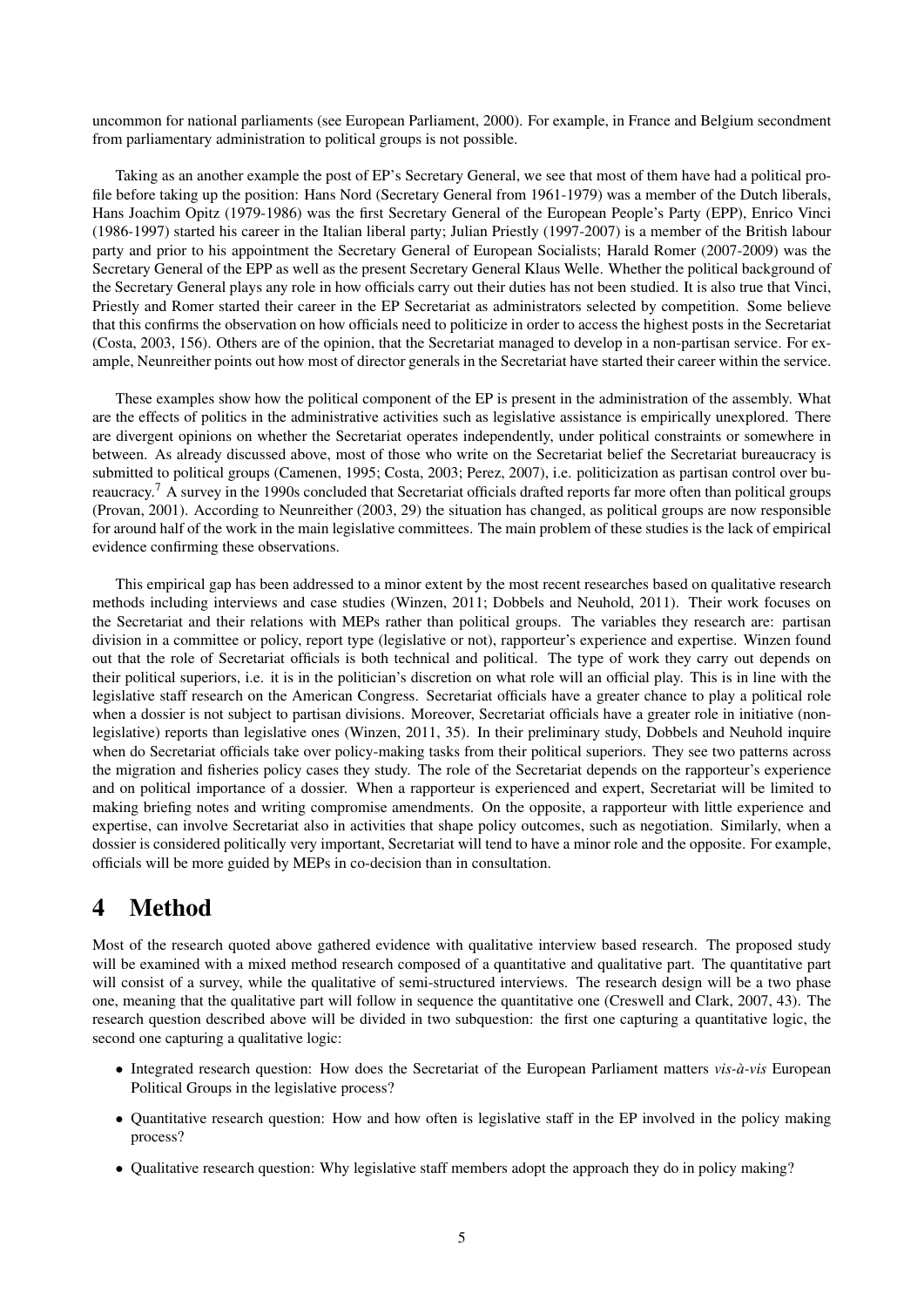Why a survey? As there is little empirical evidence based on systematic research and most of it is based on theoretical or logical assumptions (Costa, 2003) and experience (Camenen, 1995; Priestley, 2000) the first aim is to discover new facts by measuring legislative assistance. Compared to the USA, there is no tradition in the EU to publish data on staff, such as staff tenure, demographics etc.<sup>8</sup> For the purpose of gathering descriptive information on officials characteristics, tasks and attitudes, a survey will be administered to officials in Secretariat (committee secretariats) and political groups. By using a representative sample a researcher gains the possibility to generalize. When dealing with a large number of people on which little information is known, the survey becomes of practical value compared to interviews. Quantitative research tends to have higher credibility in the eyes of people in power (politicians). This is highly important, as the research aims to have a practical purpose.

Legislative tasks The purpose of the survey will be to clarify the tasks carried out by legislative staff. Much is known on the tasks carried out by committee staff (Manley 1966 in in Hammond, 1984, 276; Patterson, 1970; Ryle, 1981; Campbell and Laporte, 1981; Blischke, 1981), while the role of political parties staff remains unexplored. The central tasks are to provide information, draft reports, prepare briefings, handle the committee correspondence and communication. DeGregorio (1994) established a hierarchy of services, where protecting one's boss, providing factual information and reporting on a political reception a bill faces are the most common tasks. Negotiations, coming up with new ideas, providing judgments on political implications and constituency related work rates low and are performed more selectively (DeGregorio, 1994, 6). A similar hierarchy of functions will be created for the EP. Furthermore, tasks will be compared by Secretariat/political groups and committees.

It is expected that Secretariat officials will be involved more often in legislative tasks than political groups officials. As the role of political groups is increasing, we expect political groups to not only perform coordination tasks, but also legislative tasks. The tasks carried out by committee secretariats will not vary per committees as in the USA, as the administrative system in the EU is centralized. More variation is expected within political groups, whose recruitment is decentralized and more similar to a free market as witnessed in the USA. Even though, it is assumed that tasks will not vary per committees, different chairmen or rapporteurs might imply different working styles. Therefore, the significance between committee and chairmanship will be explored. Moreover, it is expected the tasks will vary depending on the nature of the issue. With a sensitive issue (either politically sensitive, or codecision/consultation decision-making) the role of committee secretariats is expected to vary.

Policy orientation Based on Price (1971) categorization of legislative staff into policy entrepreneurs and professionals, the orientation on policy making (or working style) will be researched. It is expected that a policy entrepreneur orientation is more common for political groups officials than committee secretariats. Political groups officials work in a partisan environment, while neutrality and impartiality is demanded form Secretariat staff in general.

Mutlinationality and mobility The EU enhances two special charateristics compared to USA Congress and parliaments across Europe. The first one is its multinational nature. The second one is the mobility for EU officials and mobility between political groups and Secretariat. To see if nationality matters, respondents answers will be compared based on nationality. If in parliaments across Europe mobility is low, it is expected to find out high rates of mobility (and low level of tenure of a position) in the EP, due to the mobility requirement. Political groups officials become permanent officials of the Secretariat more often than the reverse, as the employment type is more stable and secure.

Why semi-structured interviews? The qualitative part of the research intends to explain a phenomena: the analysis will move beyond description by exploring larger questions driving the patterns reported by the survey. If in the quantitative part of the research we ask questions with *what* and *how*, the qualitative part aims to discover *why* things are as such. Depending on the survey results, it will be determined why legislative assistance is more in the domain of political groups or Secretariat. Besides expanding the scope of the research, already tested hypotheses on a representative sample with a survey will be verified with in-depth interviews on a non-representative sample. Consequently, a researcher can reduce inevitable shortcomings arising from the survey analysis. The greatest advantage of interviews is the possibility to probe deeper into the answers of the interviewee and to get new insights. With this aim in mind, the following questions will be explored: Do Secretariat and political groups officials share views and values? To what extent is their collaboration necessary for successful legislation? How are their relations with political figures similar or different? Does mobility between Secretariat and political groups affect the EP? Finally, are political groups really responsible for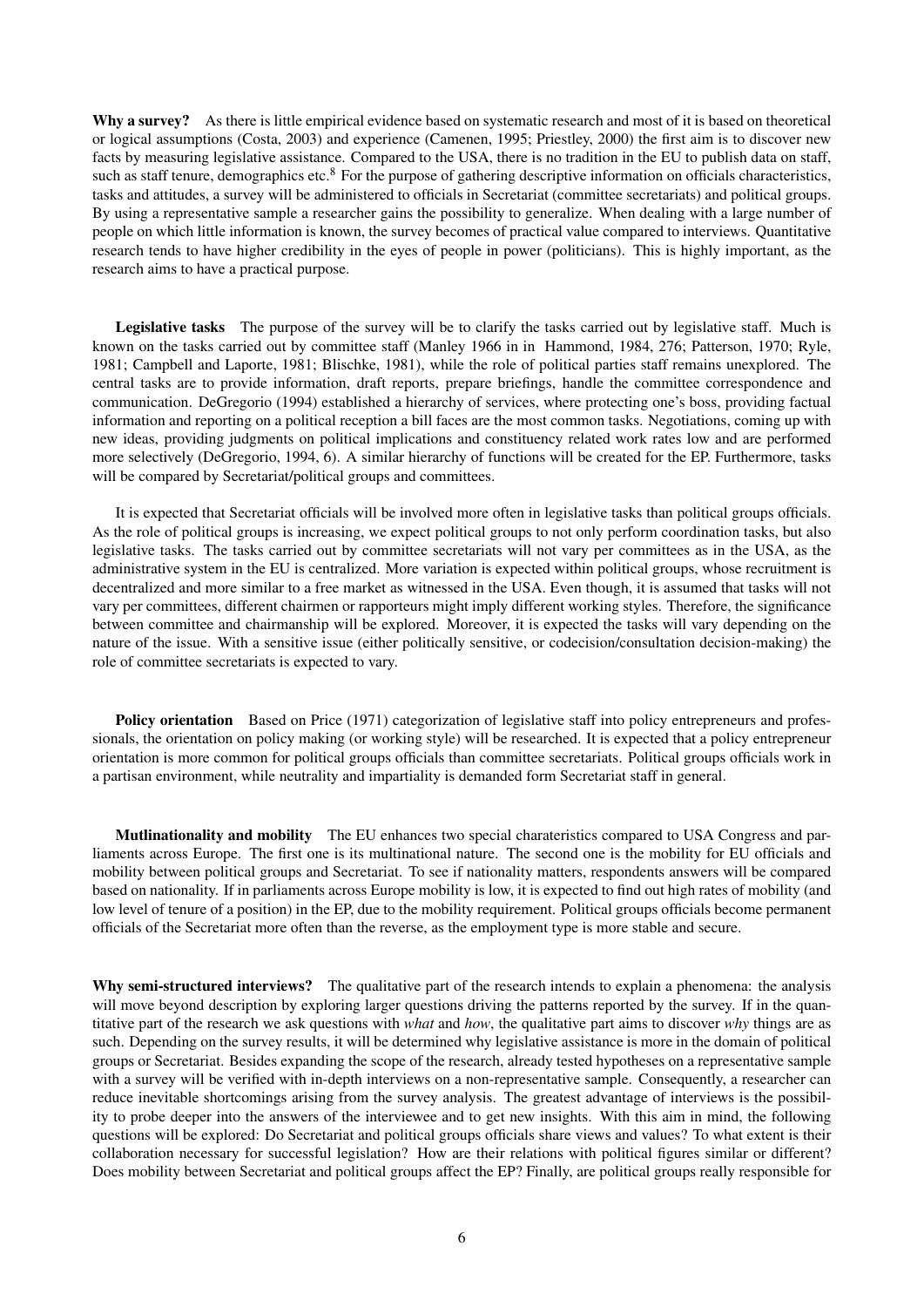the decreasing role of Secretariat as suggested (Camenen, 1995; Costa, 2003)?

Why mixed methods? The greatest strength of mixed methods is that it provides better understanding of a phenomenon than quantitative and qualitative methods alone (Creswell and Clark, 2007, 5). Follow up qualitative findings help explain initial quantitative results, as a researcher develops a personal contact with individuals from the studied population or other experts. In this way information previously unobservable can be observed and data is analyzed alternatively. Topics related to European integration have been thoughtfully studied with qualitative and quantitative methods within the theoretical frameworks of intergovernmentalism and social constructivism. However, few are the studies integrating theoretical assumptions and methodological approaches, even though there has been an increasing call for interdisciplinarity.

### 5 CONCLUSION

This article doesn't give an answer to the question whether legislative staff in the EP is important or not for the policy process in the EU. However, it shows EP's legislative staff is worthwhile investigating. Literature on the American Congress gives us an example on how tasks and policy orientations can be researched. Literature on the EP administration indicates partisanship as a significant variable shaping life in the EP. The purpose of the study presented in this paper is to discover whether this is true or not. We will do so by analyzing the role of EP officials working in the committee secretariats and compare them with the role of officials working in political groups. It's expected that political groups, which are already significant actors in shaping the political life of the EP, are gaining competences also in the legislative assistance of MEPs compared to Secretariat officials. To verify this hypothesis a survey will be administered. Why have political groups gained legislative capabilities compared to Secretariat officials or not will subsequently be investigated by semi-structured interviews. The use of mixed methods in this research is driven by the question on how to best solve the problem on legislative assistance in the EP without being restricted with one methodological approach. Since surveys might not uncover subtleties in the processes of the EU, semi-structured interviews seem to be a good way to do dig further.

### **Notes**

<sup>1</sup>See Articles 223 and 336 of the TFEU as modified by the Lisbon Treaty in Appendix E.

<sup>2</sup>Democrats tend to expand federal programs and need staff. Republicans want to limit federal programs, therefore, they need less legislative staff. 3Moreover, the two chamber in France decide their own status for staff. In Spain the two chambers have a common administration.

<sup>4</sup>Literature on the administrative aspects of the Commission focuses on many topics: socialization (Hooghe, 2005), elites, administration reforms (Metcalfe, 2000; Cini, 2007; Bauer, 2009), administrative culture (Cini, 1995, 1996), control over administrative actors (see chapter 6, 8 and 9 in Hofmann and Türk, 2006) and socio-graphic characteristics (Georgakakis and Lassalle, 2004). Among the Commission literature, we can count also more general works such as those of Stevens and Stevens (2001) and Page (1997). Their works are real pioneers in mapping the European bureaucracy in terms of historic evolution, judicial framework, recruitment etc. However, even if they attempt to draw a broad picture, their data in most parts deals with Commission officials.

<sup>5</sup>For literature on Council administration see Beyers (2005) for socialization, Mangenot (2004) for sociographic charateristics, Fouilleux et al. (2005) for working groups and Christiansen (2006) for the Council Secretariat General.

6For example Hix and Lord, 1997; Hix et al., 2007; Lindberg et al., 2009; Scully, 2005; Mamadouh and Raunio, 2003.

<sup>7</sup>In general, politicization of administration takes up three forms (Costa, 2003, 157; Rouban, 2007, 200-208). It can mean the submission of bureaucracy to political parties (politicization as partisan control over the bureaucracy), the manifestation of political preferences and acting according to them by officials rather than following superiors' orders (politicization as participation in political decision-making) or the pursuit of political goals rather than solely administrative ones by the bureaucracy as a whole (politicization as political involvement). In the first two cases, administration looses its autonomy and becomes weak. The third cases indicates a powerful administration able to pursuit its own political ambitions.

8For examples see http://www.aei.org and http://www.congressfoundation.org.

### References

Andreone, F. (2010). Le nouveau statut des assistants parlementaires dans l'Union européenne.

- Bauer, M. W. (2009). Administrative reform of the European Commission and its impact on middle management. Technical report, University of Konstanz.
- Beyers, J. (2005). Multiple embeddedness and socialization in Europe: The case of Council officials. *International Organization*, 59(04):899–936.

Blischke, W. (1981). Parliamentary staffs in the German Bundestag. *Legislative Studies Quarterly*, 6(4):533–558.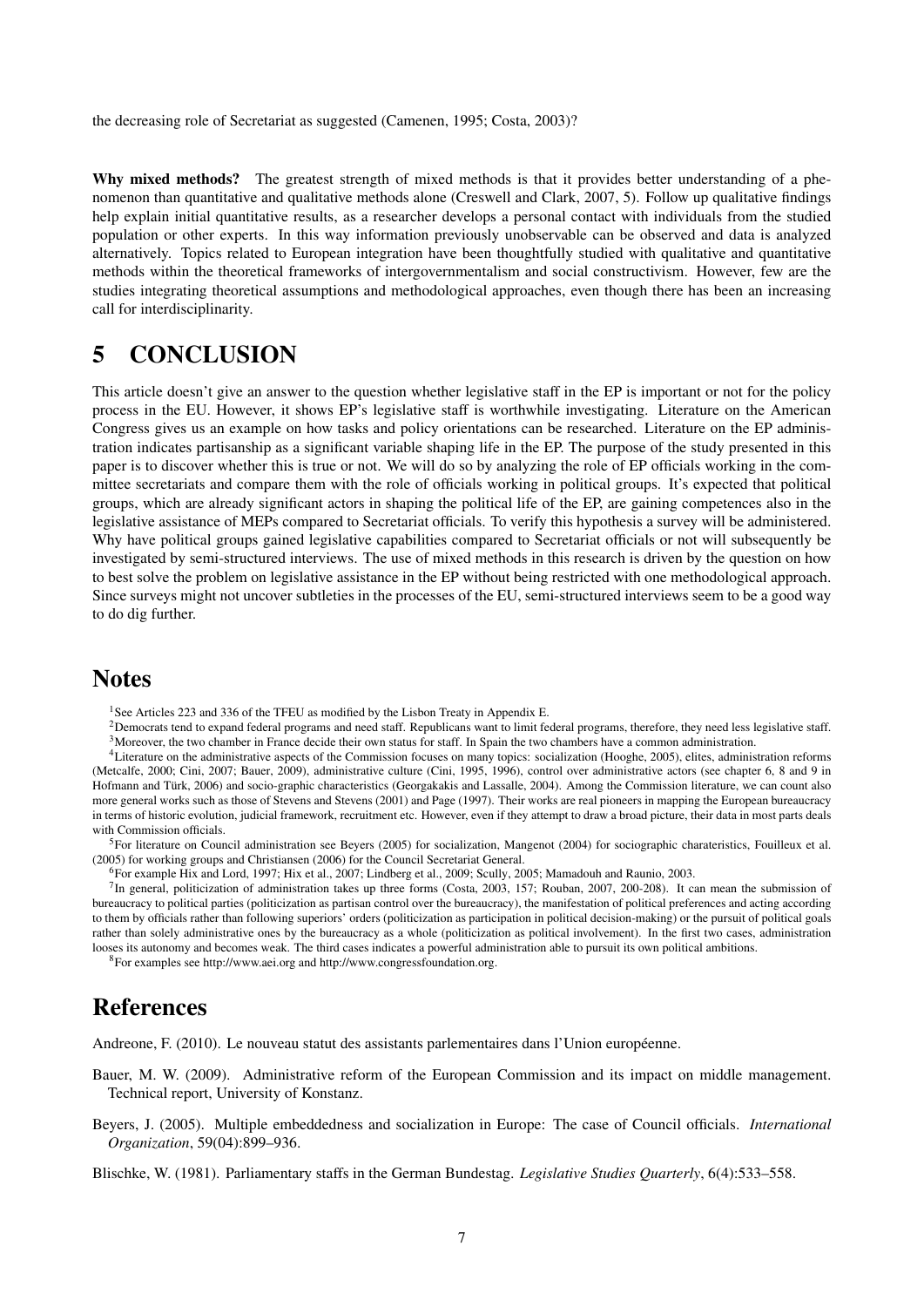- Brand, C. (2010). Is the parliament too politicised? *European Voice*. Available at: http://www.europeanvoice.com/article/imported/is-the-parliament-too-politicised-/67434.aspx (9. 11. 2011).
- Butler, W. H. (1966). Administering Congress: The role of the staff. *Public Administration Review*, 26(1):3–13.
- Camenen, F. (1995). Administration et autorité politique au Parlament Européen. *Revue française d'administration publique*, (73):143–155.
- Campbell, S. and Laporte, J. (1981). The staff of the parliamentary assemblies in France. *Legislative Studies Quarterly*, 6(4):521–531.
- Christiansen, T. (2006). Out of the shadows: The general secretariat of the Ccouncil of ministers. *The Journal of Legislative Studies*, 8:80–97.
- Cini, M. (1995). Administrative culture in the European Comission: the case of competition and environment. Charlestone, South Caroline, USA.
- Cini, M. (1996). *The European Commission: leadership, organisation, and culture in the EU administration*. Manchester University Press ND.
- Cini, M. (2007). *From integration to integrity: administrative ethics and reform in the European Commission*. Manchester University Press, Manchester.
- Cochrane, J. D. (1964). Partisan aspects of congressional committee staffing. *The Western Political Quarterly*, 17(2):338–348.
- Costa, O. (2003). Administrer le Parlement Européen: les paradoxes d'un secretariat general incontournable, mais faible. *Politique européenne*, (11):143–161.
- Creswell, J. W. and Clark, V. L. (2007). *Designing and Conducting Mixed Methods Research*. Sage, Thousand Oaks.
- DeGregorio, C. (1994). Professional committee staff as policy making partners in the U.S.Congress. *Congress & the Presidency*, 21(1):49.
- Dobbels, M. and Neuhold, C. (2011). The roles bureaucrats play. The input of European Pparliament (EP) administrators into co- decision. Bucharest.
- Egeberg, M. (2007). How bureaucratic structure matters: an organizational perspective. In Peters, B. G. and Pierre, J., editors, *Handbook of public administration*, pages 79–85. Sage.
- European Parliament (2000). Comparison of organisational and administrative arrangements in EU national parliaments. BUDG 110 EN, European Parliament, Luxembourg.
- Fouilleux, E., Maillard, J., and Smith, A. (2005). Technical or political? The working groups of the EU Ccouncil of ministers. *Journal of European Public Policy*, 12(4):609–623.
- Georgakakis, D. and Lassalle, M. (2004). Les directeurs généraux de la commission européenne premiers éléments d'une enquête prosopographique. *Regards sociologiques*, (27-28):6–33.
- Hammond, S. W. (1984). Legislative staffs. *Legislative Studies Quarterly*, 9(2):271–317.
- Hammond, S. W. (1996). Recent research on legislative staffs. *Legislative Studies Quarterly*, 21(4):543–576.
- Hix, S. and Lord, C. (1997). *Political parties in the European Union*. Palgrave Macmillan.
- Hix, S., Noury, A., and Roland, G. (2007). *Democratic politics in the European Parliament*. Cambridge University Press.
- Hofmann, H. and Türk, A. (2006). *Legal challenges in EU administrative law: towards an integrated administration*. Edward Elgar Publishing.
- Hooghe, L. (2005). Several roads lead to international norms, but few via international socialization: A case study of the European Comission. *International Organization*, 59(4):861–898.
- Kungla, T. (2007). 'Raising the game': Administrative reform of the European Parliament General Secretariat. In Bauer, M. W. and Knill, C., editors, *Management Reforms in International Organizations*. Nomos Verlagsgesellschaft.